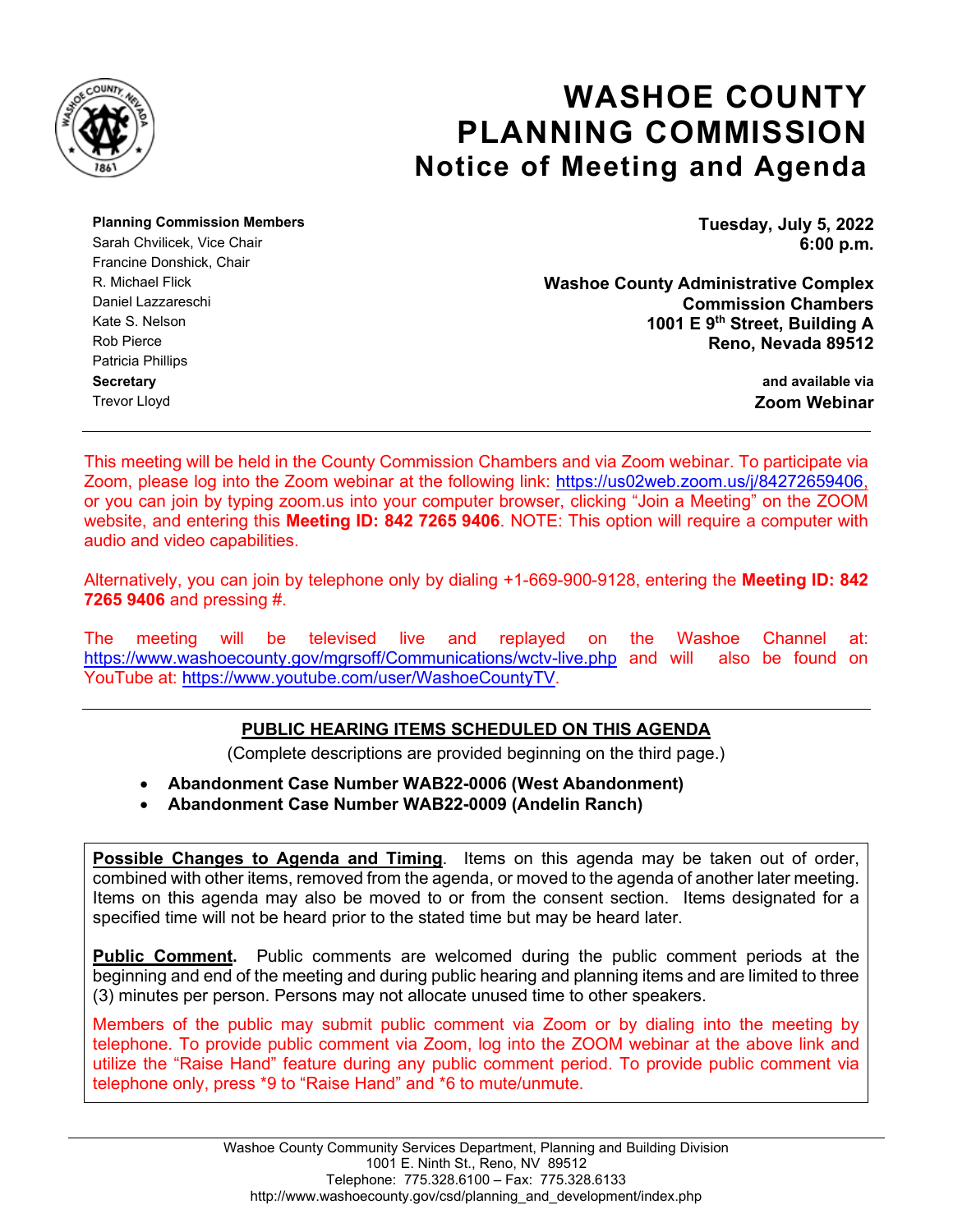Additionally, public comment can be submitted via email to **[washoe311@washoecounty.gov](mailto:washoe311@washoecounty.gov)**. The County will make reasonable efforts to send all email comments received by 4:00 p.m. on July 1, 2022, to the Committee members prior to the meeting.

During the general public comment periods at the beginning and end of the meeting, speakers may address any matter either on or off the agenda, including items heard on the consent section of the agenda. For the remainder of the agenda, public comment will only be heard during public hearing and planning items and should be about the specific item being considered by the Commission. If an item is continued, then public comment will not be heard for that item until the date of the continued hearing.

Presentations and public comment for individual agenda items are limited as follows: fifteen minutes each for staff and applicant presentations and three minutes for individual speakers unless extended by questions from the Commission or by action of the Chair. All comments are to be directed to the Commission as a whole and not to one individual. Emails will be included in the record but will only be read aloud during the meeting subject to the chair's discretion and if time permits.

**Responses to Public Comments**. The Planning Commission may deliberate or take action only if a matter has been listed on an agenda properly posted prior to the meeting. The Open Meeting Law does not expressly prohibit responses to public comments by the Commission. However, responses from Commission members to unlisted public comment topics could become deliberation on a matter without notice to the public. To avoid this situation and to ensure that the public has notice of all matters the Commission will consider, members may choose not to respond to public comments, except to correct factual inaccuracies, ask for County staff action, or to ask that a matter be listed on a future agenda.

**Forum Restrictions and Orderly Conduct of Business.** The Planning Commission conducts the business of Washoe County and its citizens during its meetings. The Chair may order the removal of any person or group of persons whose statement or other conduct disrupts the orderly, efficient or safe conduct of the meeting. Warnings against disruptive comments or behavior may or may not be given prior to removal. The viewpoint of a speaker will not be restricted, but reasonable restrictions may be imposed upon the time, place and manner of speech. Irrelevant and unduly repetitious statements and personal attacks which antagonize or incite are examples of speech that may be reasonably limited.

**Posting of Agenda.** Pursuant to NRS 241.020(4)(b), the Agenda for the Planning Commission has been posted at the Washoe County Administration Building (1001 E. 9<sup>th</sup> Street, Bldg. A); and has been electronically and the control of the posted at the posted at the control of the control of the control of the control of the control of the control of the control of the control of the control of the control of the contro [https://www.washoecounty.gov/csd/planning\\_and\\_development/board\\_commission/planning\\_commi](https://www.washoecounty.gov/csd/planning_and_development/board_commission/planning_commission/index.php) [ssion/index.php;](https://www.washoecounty.gov/csd/planning_and_development/board_commission/planning_commission/index.php) and [https://notice.nv.gov.](https://notice.nv.gov/)

**How to Get Copies of Agenda and Supporting Materials.** Copies of this agenda and supporting materials for the items on the agenda provided to the Planning Commission may be obtained online at:

[http://www.washoecounty.gov/csd/planning\\_and\\_development/board\\_commission/planning\\_commis](http://www.washoecounty.gov/csd/planning_and_development/board_commission/planning_commission/index.php) [sion/index.php](http://www.washoecounty.gov/csd/planning_and_development/board_commission/planning_commission/index.php) or at the Planning and Building Division's Office (contact Lacey Kerfoot, 1001 E. Ninth Street, Building A, Room A275, phone (775) 328-3606, E-mail [LKerfoot@washoecounty.gov\)](mailto:LKerfoot@washoecounty.gov). If you make a request, we can provide you with a link to a website, send you the material by email or prepare paper copies for you at no charge. Supporting materials are available to the public at the same time they are available to Planning Commissioners. If materials are distributed at a meeting, they are available within one business day after the meeting.

**Special Accommodations.** The facilities in which this meeting is being held are accessible to the disabled. Persons with disabilities who require special accommodations or assistance (e.g. sign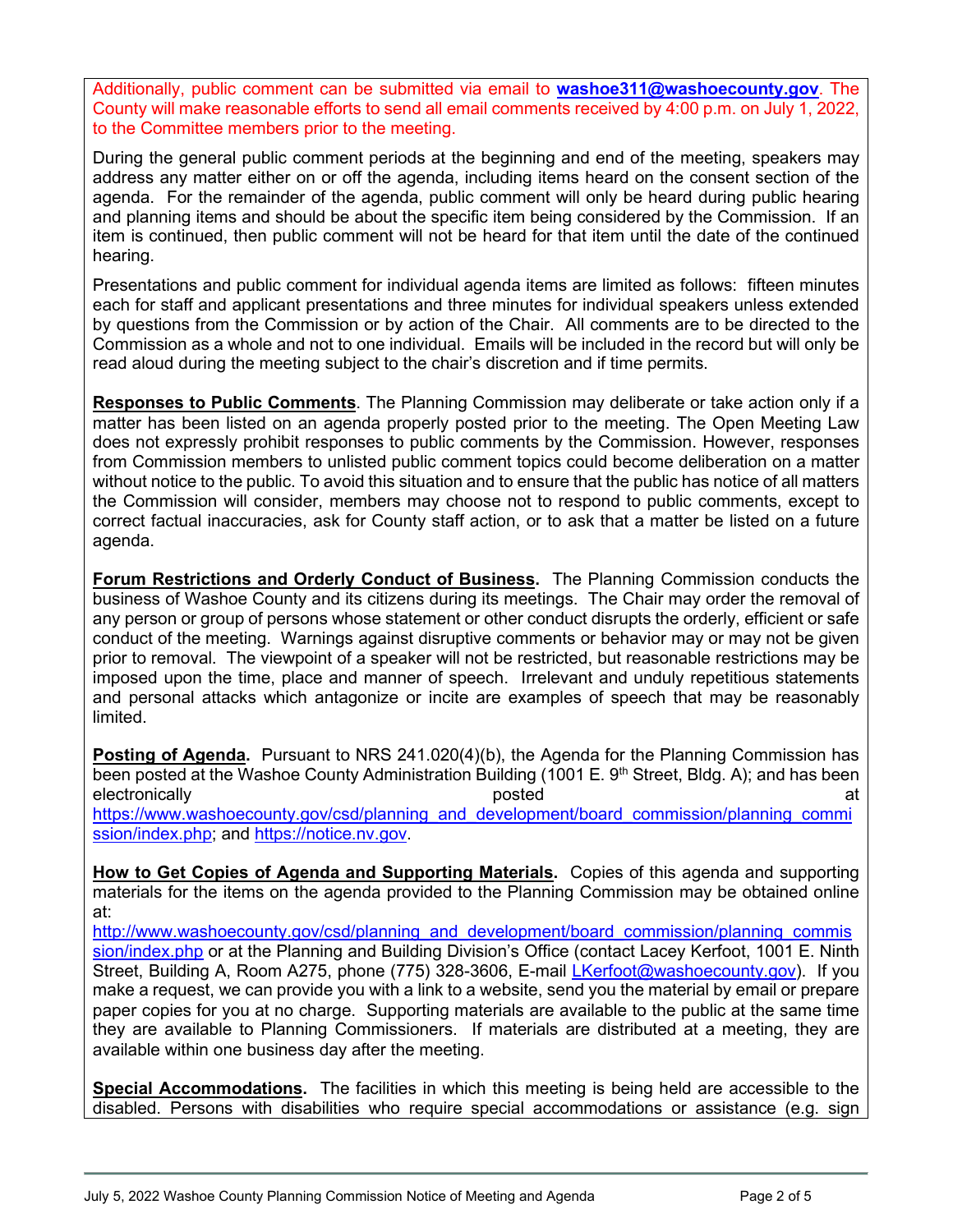language interpreters or assisted listening devices) at the meeting should notify the Washoe County Planning and Building Division at (775) 328-6100 at least two working days prior to the meeting.

**Appeal Procedure.** Most decisions rendered by the Planning Commission are appealable to the Board of County Commissioners. If you disagree with the decision of the Planning Commission and you want to appeal its action, call the Planning staff immediately at (775) 328-6100. You will be informed of the appeal procedure and application fee. Appeals must be in writing and must be delivered to the Planning and Building Division within 10 calendar days from the date that the decision being appealed is signed by the Planning Commission Chair and/or the Secretary to the Planning Commission, filed with the Secretary to the Planning Commission, and mailed to the original applicant in the proceeding being appealed, in accordance with Washoe County Code.

## **6:00 p.m.**

- **1. Call to Order and Determination of Quorum** [Non-action item]
- **2. Pledge of Allegiance** [Non-action item]
- **3. Ethics Law Announcement** [Non-action item]
- **4. Appeal Procedure** [Non-action item]
- **5. Public Comment** [Non-action item]

Comment heard under this item will be limited to three minutes per person and may pertain to matters both on and off the agenda. However, action may not be taken on any matter raised during this public comment period until the matter is specifically listed on an agenda as an action item. Comments are to be made to the Planning Commission as a whole.

**6. Approval of the July 5, 2022 Agenda [For possible action]**

# **7. Approval of the [June 7, 2022 Draft Minutes](https://www.washoecounty.gov/csd/planning_and_development/board_commission/planning_commission/2022/Files/060722-min_draft.pdf) [For possible action]**

Commission members may identify any additions or corrections to the draft minutes as transcribed.

# **8. Planning Items [For possible action]**

**A. Resolutions of Appreciation [For possible action]** - Possible action to approve resolutions of Appreciation of Service for Larry Chesney and Larry Peyton and to authorize the Chair to sign the resolutions on behalf of the Planning Commission.

**B. [Appointments to Parcel Map Review Committee](https://www.washoecounty.gov/csd/planning_and_development/board_commission/planning_commission/2022/Files/8B_PC.PMRC.Appointment_sr.pdf) [For possible action by Chair]** – Recommendation that the Chair of the Washoe County Planning Commission appoint a member of the Planning Commission to serve as representative to the Washoe County Parcel Map Review Committee with a term to expire on June 30, 2024; and if desired, appoint a member of the Planning Commission to act as an alternate in the event the representative is absent with a contemporaneous term to also expire on June 30, 2024.

**C. [Regional Planning Commission \(RPC\) Alternate List](https://www.washoecounty.gov/csd/planning_and_development/board_commission/planning_commission/2022/Files/PC_RPC.AlternateList_sr.pdf) [For possible action]** – For review and possible action to recommend that the Board of County Commissioners set the order of alternates selected to represent the Washoe County Planning Commission (PC) on the Truckee Meadows Regional Planning Commission (RPC) in the event the regularly appointed PC members are unavailable to serve. The existing Washoe County Planning Commissioners serving on the Regional Planning Commission are, Sarah Chvilicek, Kate Nelson and Francine Donshick. The currently proposed order of alternates is as follows: First Alternate, Pat Phillips; Second Alternate, Michael Flick; Third Alternate, Daniel Lazzareschi; and Fourth Alternate, Rob Pierce. Once reviewed and a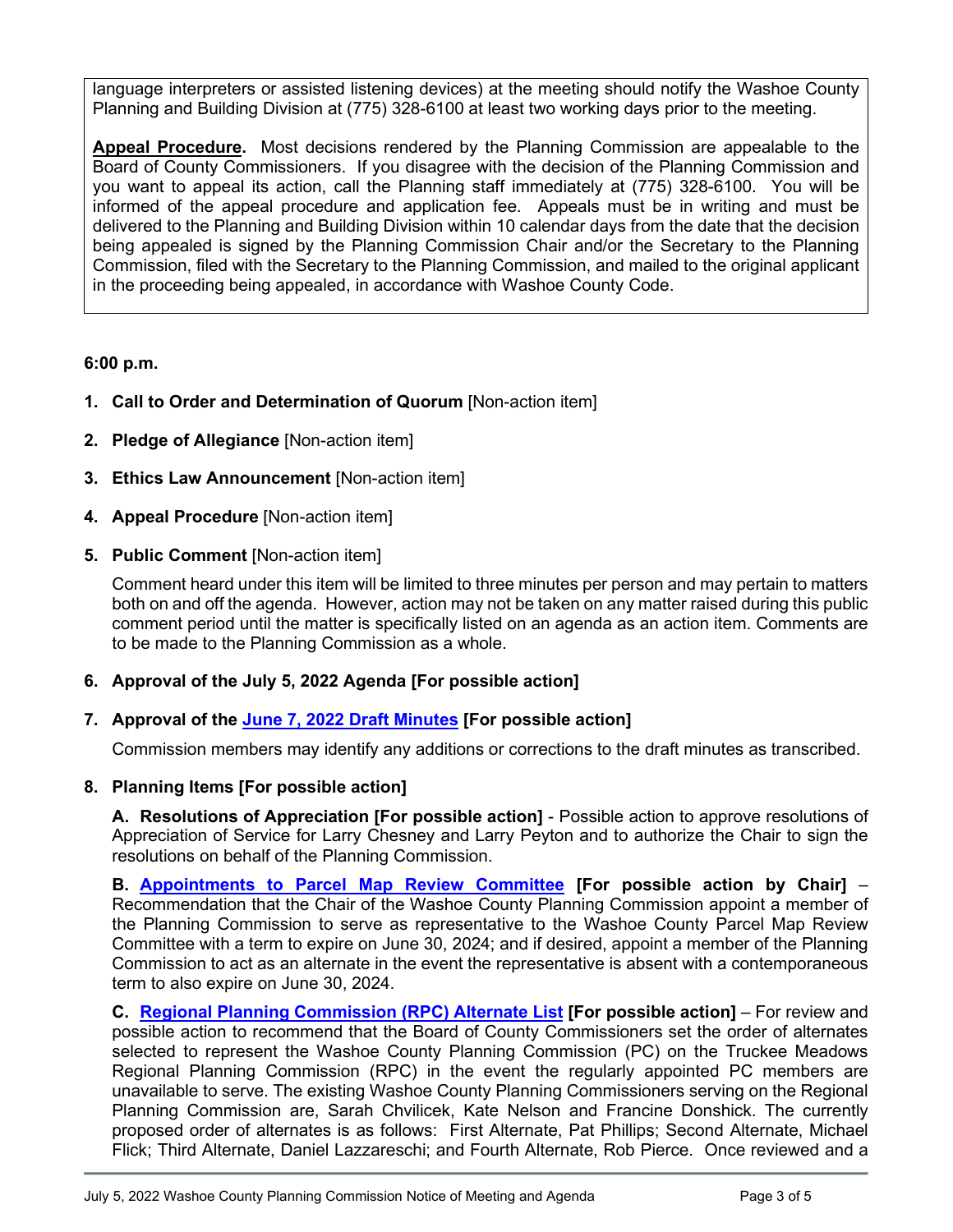recommendation is made, to direct the Planning Commission Secretary to transmit the ordered list of recommended alternates to the Washoe County Board of Commissioners (Board) for its decision. After the Board's decision, the Planning Commission Secretary shall transmit the ordered list to the Executive Director of the Truckee Meadows Regional Planning Agency (TMRPA).

## **9. Public Hearings [For possible action]**

**A. [Abandonment Case Number WAB22-0006 \(West Abandonment\)](https://www.washoecounty.gov/csd/planning_and_development/board_commission/planning_commission/2022/Files/WAB22-0006sr-updated.pdf) [For possible action]** – For hearing, discussion, and possible action to approve the abandonment of Washoe County's interest in 13 feet of an existing 33-foot roadway and public utility easement abutting the northern property line of APN 150-221-06 and 13 feet of an existing 33-foot roadway and public utility easement abutting the southern property line of APN 150-221-06.

- Applicant/Property Owner: Dustin West
- Location: 15415 Fawn Lane, Reno, NV 89511
- APN: 150-221-06
- Parcel Size: 1.177 acres
- Master Plan: Suburban Residential
- Regulatory Zone: Low Density Suburban (LDS)
- Area Plan: Forest
- Development Code: Authorized in Article 806, Vacations and Abandonments of Easements or Streets
- Commission District: 2 Commissioner Lucey
- Staff: Kat Oakley, Planner Washoe County Community Services Department Planning and Building • Phone: 775.328.3628
- E-mail: [koakley@washoecounty.gov](mailto:koakley@washoecounty.gov)

**B. [Abandonment Case Number WAB22-0009 \(Andelin Ranch\)](https://www.washoecounty.gov/csd/planning_and_development/board_commission/planning_commission/2022/Files/WAB22-0009sr.pdf) [For possible action]** – For hearing, discussion, and possible action to approve the abandonment of Washoe County's interest in two easements, which include a 65-foot-wide road easement and a portion of a roadway easement which run along the western boundary of the parcels identified by APNs 528-030-13, 528-030-14, and 528-030-16.

- Applicant/Property Owner: Andelin Family Trust
- Location: 8100 Pyramid Way & 0 Pyramid Way
- APN: 528-030-13, 528-030-14 & 528-030-16
- Parcel Size: 8.634 acres, 40.887 acres & 49.026 acres
- Master Plan: Low Density Residential (LDR) & Open Space (OS)
- Regulatory Zone: Agricultural 7 (A-7)
- Area Plan: Spanish Springs (SS)
- Development Code: Authorized in Article 806, Vacations and Abandonments of Easements or Streets
- Commission District: 4 Commissioner Hartung
- 
- Staff: Kat Oakley, Planner
	- Washoe County Community Services Department Planning and Building
	-
- Phone: 775.328.3628
- E-mail: [koakley@washoecounty.gov](mailto:koakley@washoecounty.gov)